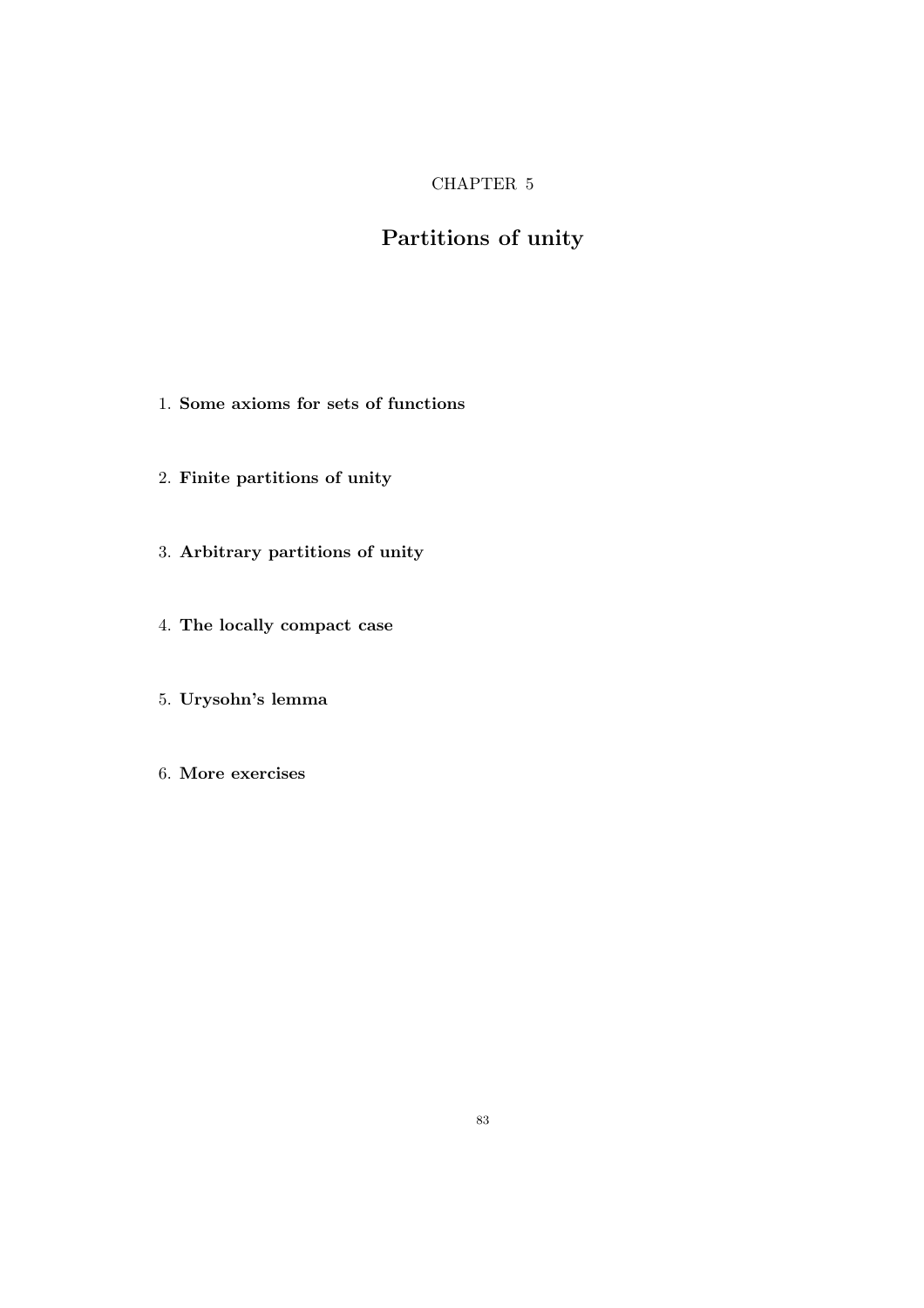## 84 5. PARTITIONS OF UNITY

## 1. Some axioms for sets of functions

The theory of "partitions of unity" is the most important tool that allows one to pass "from local to global". As such, it is widely used in many fields of mathematics, most notably in many branches of Geometry and Analysis. The word "unity" stands for the constant function equal to 1, on some given space  $X$ . A "partition of unity" is a decomposition

$$
\sum_i \eta_i = 1
$$

of the constant function into a sum of continuous functions  $\eta_i$ . One is interested in such partitions of unity with the extra-requirement that each  $\eta_i$  is "concentrated in a given (usually very small) open  $U_i$ ". The  $U_i$ 's form a (given) open cover of X and one is interested in the existence of partitions of unity "subordinated" to the cover.

Let us also mention that, when it comes to applications to Geometry and Analysis, one deals with topological spaces that have extra-structure and the "partitions of unity" are required to be more than continuous (in most cases one can talk about differentiable functions, and the partitions are required to be so). Ironically, the existence of such "special" partitions of unity is easier to establish than the existence of the continuous partitions for general topological spaces. To include such applications, we will include in our discussion a given set  $\mathcal A$  of continuous functions. To specify the axioms for  $A$ , we consider the space of continuous functions on X:

$$
\mathcal{C}(X) = \mathcal{C}(X, \mathbb{R}) = \{ f : X \to \mathbb{R} : f \text{ is continuous} \}.
$$

We use some of the structure present on  $\mathcal{C}(X)$ . First, we can take sums of continuous functions:

$$
(f+g)(x) = f(x) + g(x).
$$

Secondly, we can take quotients  $f/g$ , whenever g is nowhere vanishing:

$$
\frac{f}{g}(x) := \frac{f(x)}{g(x)},
$$

DEFINITION 5.1. Given a topological space X, we say that a subset  $A \subset C(X)$ :

- is closed under finite sums if  $f + g \in A$  whenever  $f, g \in A$ .
- is closed under quotients if  $f/g \in A$  whenever  $f, g \in A$  and g is nowhere vanishing.

There are more operations that we can perform on  $C(X)$ - multiplication by real numbers, or multiplication of continuous functions; in examples,  $A$  is usually closed under all these operations. However, the most important condition on  $A$  is the following topological one:

DEFINITION 5.2. Given a topological space X and  $A \subset C(X)$ , we say that A is normal if for any two closed disjoint subsets  $A, B \subset X$ , there exists  $f : X \to [0,1]$  which belongs to A and such that  $f|_A = 0, f|_B = 1.$ 

As we remarked in Section 6 of Chapter 2, the existence of such continuous functions implies that X must be normal: any two closed disjoint subsets  $A, B \subset X$  can be separated topologically. In what follows we will repeatedly make use of the following:

LEMMA 5.3. In a normal space X, if  $A \subset U \subset X$  with A-closed and U-open in X, then there exists an open V in X such that  $A \subset V \subset \overline{V} \subset U$ .

PROOF. Since  $A \subset U$ , A and  $X - U$  are disjoint. They are both closed, hence we know that we can find disjoint opens W and V such that  $A \subset V$ ,  $X - U \subset W$ . The condition  $V \cap W = \emptyset$ is equivalent to  $V \subset X - W$ . Since  $X - W$  is a closed containing V, this implies  $\overline{V} \subset X - W$ . On the other hand,  $X - U \subset W$  can be re-written as  $X - W \subset U$ . Hence  $\overline{V} \subset X - W \subset U$ .  $\Box$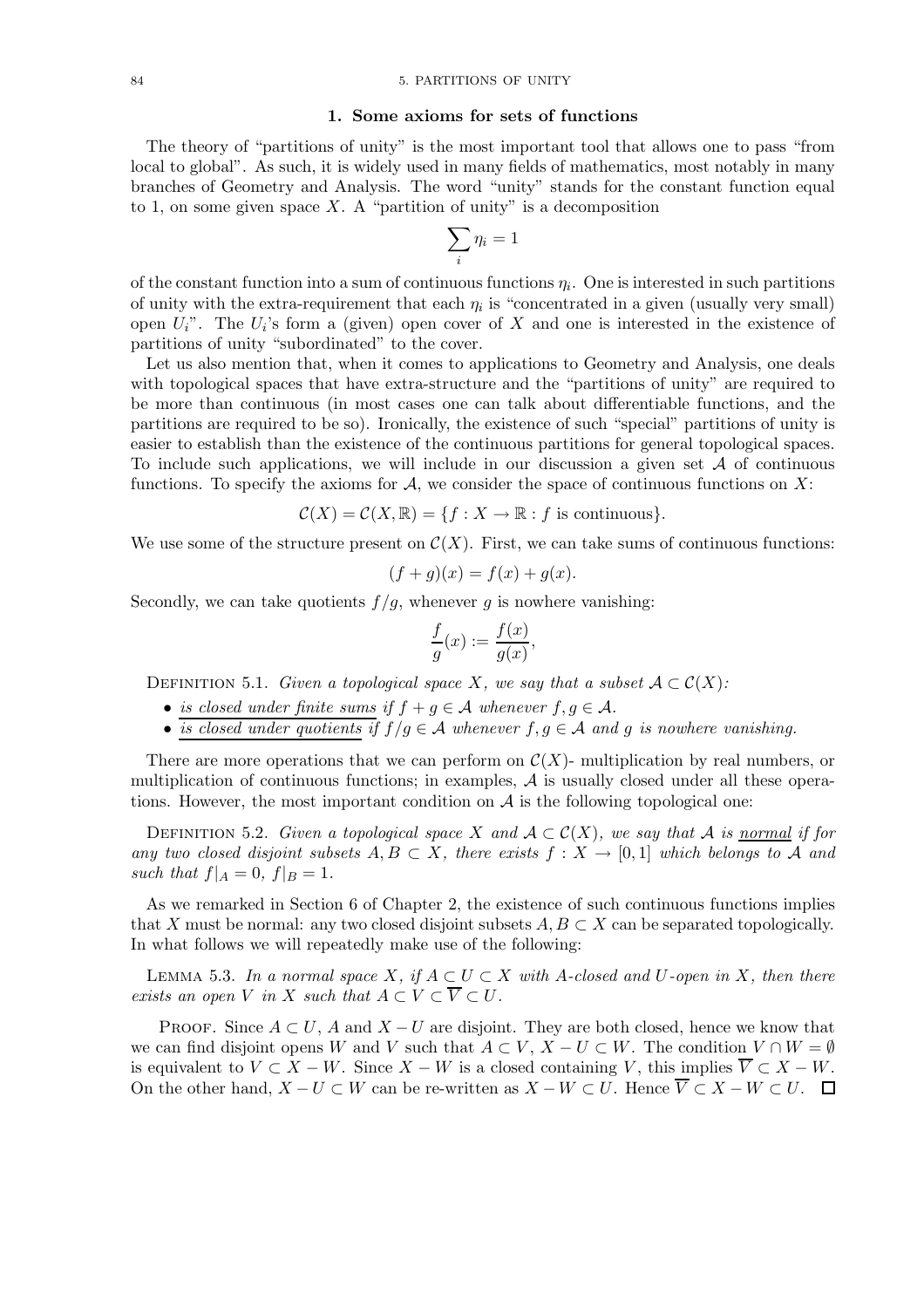## 2. Finite partitions of unity

In this section we give a precise meaning to the statement that a continuous function  $\eta: X \to \mathbb{R}$ is "concentrated" in an open  $U \subset X$ . We will use the notation:

$$
\{f \neq 0\} := \{x \in X : f(x) \neq 0\}.
$$

DEFINITION 5.4. Given a topological space X and  $\eta: X \to \mathbb{R}$ , define the support of  $\eta$  as

$$
supp(\eta) := \overline{\{f \neq 0\}} \ \subset X.
$$

We say that  $\eta$  is supported in an open U if  $supp(\eta) \subset U$ .

It is important that the support is defined as the closure of  $\{f \neq 0\}$ . This condition allows us to perform "globalization", as the following exercise indicates.

EXERCISE 5.1. Let  $(X, \mathcal{T})$  be a topological space,  $U \subset X$  open and  $\eta \in \mathcal{C}(X)$  supported in U. Then, for any continuous map  $q:U\to\mathbb{R}$ ,

$$
(\eta \cdot g) : X \to \mathbb{R}, \ (\eta \cdot g)(x) = \begin{cases} \eta(x)g(x) & \text{if } x \in U \\ 0 & \text{if } x \notin U \end{cases}
$$

.

is continuous. Show that this statement fails if we only assume that  $\{f \neq 0\} \subset U$ .

Next we discuss finite partitions of unity.

DEFINITION 5.5. Let X be a topological space,  $\mathcal{U} = \{U_1, \ldots, U_n\}$  a finite open cover of X. A partition of unity subordinated to U is a family of functions  $\eta_i: X \to [0,1]$  satisfying:

$$
\eta_1 + \ldots + \eta_n = 1, \quad supp(\eta_i) \subset U_i.
$$

Given  $A \subset \mathcal{C}(X)$ , we say that  $\{\eta_i\}$  is an A-partition of unity if  $\eta_i \in \mathcal{A}$  for all i.

EXERCISE 5.2. Show that, given  $A \subset C(X)$ , the following are equivalent:

1. any 2-open cover  $\mathcal{U} = \{U_1, U_2\}$  admits an A-partition of unity subordinated to it.

2. A separates the closed subsets of X.

THEOREM 5.6. Let X be a topological space and assume that  $A \subset \mathcal{C}(X)$  is normal and closed under finite sums and quotients.

Then, for any finite open cover  $U$ , there exists an A-partition of unity subordinated to  $U$ .

PROOF. The main topological ingredient in the proof is the following "shrinking lemma'.'

LEMMA 5.7. (the finite shrinking lemma) For any finite open covering  $\mathcal{U} = \{U_i : 1 \leq i \leq n\}$ of a normal space X, there exists a covering  $\mathcal{V} = \{V_i : 1 \leq i \leq n\}$  such that

$$
V_i \subset U_i, \quad \forall \ i = 1, \ldots, n.
$$

PROOF. Let

$$
A = X - (U_2 \cup \ldots \cup U_n), D = U_1.
$$

Then A is closed, D is open, and  $A \subset D$ . By Lemma 5.3 from the end of Chapter 2, we find  $V_1$ open such that

$$
A \subset V_1 \subset V_1 \subset D (=U_1).
$$

This means that

$$
\{V_1, U_2, \ldots, U_n\}
$$

is a new open cover of X with  $\overline{V}_1 \subset U_1$ . In other words, we have managed to "refine  $U_1$ ". Applying the same argument to this new cover (to refine  $U_2$ ), we find a new open cover

$$
\{V_1,V_2,U_3,\ldots,U_n\}
$$

with  $\overline{V}_1 \subset U_1$ ,  $\overline{V}_2 \subset U_2$ . Continuing this argument, we obtain the desired open cover  $\mathcal{V}$ .  $\Box$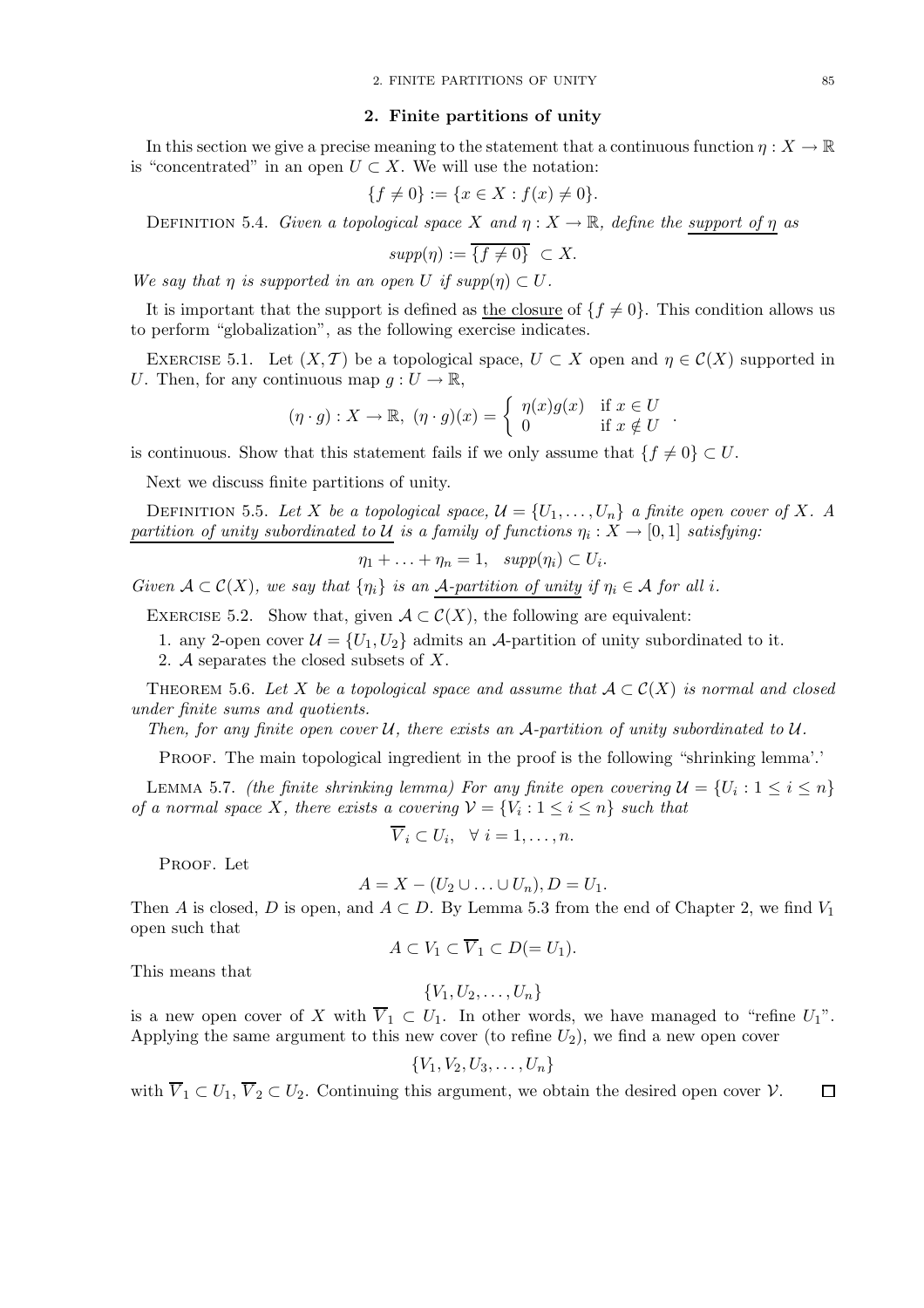We now prove the theorem. Let  $\mathcal{U} = \{U_i\}$  be the given finite open cover. Apply the previous lemma twice and choose open covers  $V = \{V_i\}$ ,  $W = \{W_i\}$ , with  $V_i \subset U_i$ ,  $W_i \subset V_i$ . For each i, we use the separation property of A for the disjoint closed sets  $(W_i, X - V_i)$ . We find  $f_i: X \to [0,1]$  that belongs to A, with  $f_i = 1$  on  $W_i$  and  $f_i = 0$  outside  $V_i$ . Note that

$$
f := f_1 + \ldots + f_n
$$

is nowhere zero. Indeed, if  $f(x) = 0$ , we must have  $f_i(x) = 0$  for all i, hence, for all i,  $x \notin W_i$ . But this contradicts the fact that  $W$  is a cover of X. From the properties of  $A$ , each

$$
\eta_i := \frac{f_i}{f_1 + \ldots + f_n} : X \to [0, 1]
$$

is continuous. Clearly, their sum is 1. Finally,  $supp(\eta_i) \subset U_i$  because  $\overline{V}_i \subset U_i$  and $\{x : \eta_i(x) \neq \emptyset\}$  $\Box$  $0$ } = { $x : f_i(x) \neq 0$ }  $\subset V_i$ .

## 3. Arbitrary partitions of unity

For arbitrary partitions of unity one has to deal with infinite sums  $\sum_i f_i$  of continuous functions on X (indexed by some infinite set I). In such cases it is natural to require that, for each  $x \in X$ , the sum  $\sum_i f_i(x)$  is finite (i.e.  $f_i(x) = 0$  for all but a finite number of *i*'s). Although the sum is then well defined as a function on  $X$ , to retain continuity, a slightly stronger notion is needed.

DEFINITION 5.8. Let  $(X, \mathcal{T})$  be a topological space and let  $\mathcal{S} = \{S_i\}$  be a family of subsets of X. We say that S is locally finite (in the space X) if for any  $x \in X$ , there exists a neighborhood  $V_x$  of x such that  $V_x$  intersects only finitely many subsets that belong to S.

EXAMPLE 5.9. The collection  $S = \{(0, 1/n) : n \in \mathbb{Z}\}\$ is locally finite in  $(0, 1)$ , but not in R.

DEFINITION 5.10. Given a topological space X, a family  $\{\tilde{g}_i : i \in I\}$  of continuous functions  $\tilde{g}_i: X \to \mathbb{R}$  is called a locally finite family of continuous functions if  $\{supp_X(\tilde{g}_i): i \in I\}$  is locally finite.

EXERCISE 5.3. Show that if  $\{\tilde{g}_i : i \in I\}$  is a locally finite family of continuous functions, then

$$
X \ni x \mapsto \sum_i \tilde{g}_i(x)
$$

gives a well-defined continuous function  $\sum_i g_i : X \to \mathbb{R}$ .

DEFINITION 5.11. Given a topological space X and  $A \subset C(X)$ , we say that A is closed under locally finite sums if for any locally finite family  $\{\tilde{g}_i : i \in I\}$  of functions from  $\mathcal{A}, \sum f_i \in \mathcal{A}$ .

DEFINITION 5.12. Let X be a topological space,  $\mathcal{U} = \{U_i : i \in I\}$  an open cover of X. A partition of unity subordinated to  $\mathcal U$  is a locally finite family of functions  $\eta_i:X\to [0,1]$  satisfying:

$$
\sum_i \eta_i = 1, \quad supp(\eta_i) \subset U_i.
$$

Given  $A \subset \mathcal{C}(X)$ , we say that  $\{\eta_i\}$  is an A-partition of unity if  $\eta_i \in \mathcal{A}$  for all i.

The existence of partitions of unity (for arbitrary covers) forces  $X$  to have a special topological property, called "paracompactness", which we discuss next. As in the case of compactness, paracompactness is best characterized in terms of open covers.

DEFINITION 5.13. Let X be a topological space and let A be a cover of X. A refinement of A is any other cover B with the property that any  $B \in \mathcal{B}$  is contained in some  $A \in \overline{\mathcal{A}}$ .

EXAMPLE 5.14. For  $X = \mathbb{R}$  and  $\mathcal{A} = \{(0, \epsilon) : \epsilon \in (0, 1)\}, \mathcal{B} = \{(0, 1/n) : n \in \mathbb{Z}_+\}, \mathcal{B}$  is subcover (hence also a refinement) of  $A$  but, at the same time,  $A$  is a refinement of  $B$ .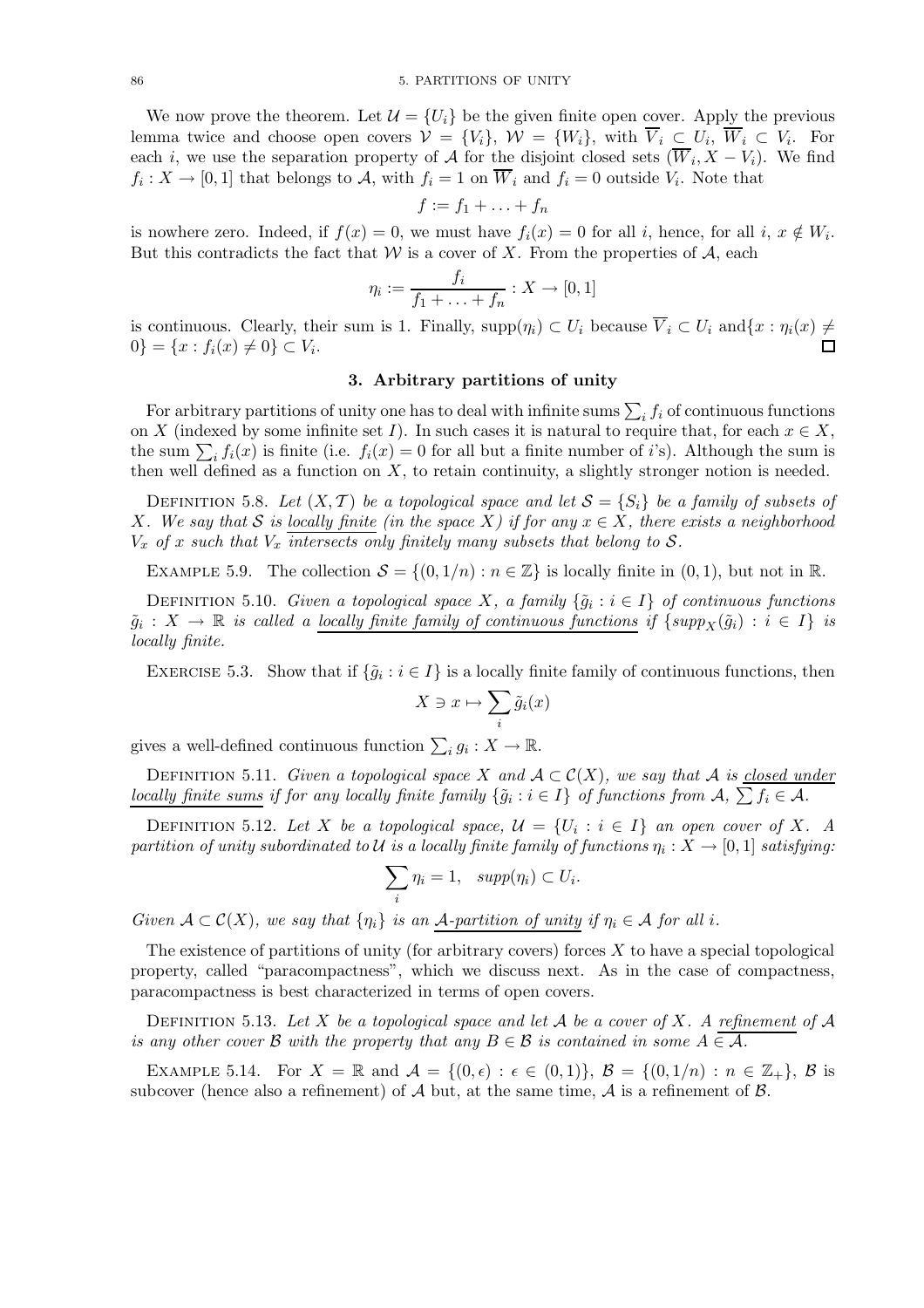As a motivation for the next definition, note that if  $\{\eta_i\}$  is a partition of unity subordinated to U, then  $\{\eta_i \neq 0\}$  is an open refinement of U (which still covers X!), which is locally finite.

DEFINITION 5.15. A topological space  $X$  is called paracompact if any open cover admits a locally finite refinement.

Example 5.16. Compact spaces are paracompact (use again that any subcover is a refinement). As we will prove in the next section, any locally compact, Hausdorff, 2nd countable space (hence also any topological manifold) is paracompact. One can also show that all metric spaces are paracompact. Hence paracompactness is shared by the most important classes of spaces.

As in the previous subsection, for partitions of unity, we will need a "shrinking lemma".

LEMMA 5.17. (shrinking lemma) If X is a paracompact Hausdorff space then X is normal and, for any open cover  $\mathcal{U} = \{U_i : i \in I\}$  there exists a locally finite open cover  $\mathcal{V} = \{V_i : i \in I\}$ with the property that  $V_i \subset U_i$  for all  $i \in I$ .

PROOF. We first show that  $X$  is normal. The proof is very similar to the compact case, i.e. the proof of Proposition 4.19. We use the same idea and the same notations. We see that it suffices to show that, for  $Y, Z \subset X$ , if Z is closed and  $Y|\{z\}$  for all  $z \in Z$ , then  $Y|Z$ . To prove this, we first make a general remark: the condition  $Y|Z$  is implies (and it is actually equivalent to) the existence of an open neighborhood V of Z such that  $Y \cap \overline{V} = \emptyset$ . Indeed, if  $U \cap V = \emptyset$ for some open neighborhoods U of Y and V of Z, then  $V \subset X - U$  where the last set is closed, hence  $\overline{V} \subset X - U$ , hence  $\overline{V} \cap U \neq \emptyset$ ; since  $Y \subset U$ , we must have  $\overline{V} \cap Y = \emptyset$  (for the converse, just take  $U = X - \overline{V}$ .

Hence we assume now that  $Y|\{z\}$  for all  $z \in Z$  and we prove  $Y|Z$ . For each  $z \in Z$  choose an open neighborhood  $V_z$  such that  $Y \cap \overline{V}_z = \emptyset$ . Then  $\{V_z : z \in Z\} \cup \{X - Z\}$  is an open cover of X. Let U be a locally finite refinement and let  $\mathcal{W} = \{W_i : i \in I\}$  consisting of those members of U which intersect Z. Define  $V = \bigcup_i W_i$ . This is an open neighborhood of Z. Note that  $Y \cap W_i = \emptyset$  for all i (since each  $W_i$  is inside some  $V_z$  and  $Y \cap V_z = \emptyset$  by construction). Also, due to local finiteness (and Exercise 2.53),

$$
\overline{V} = \cup_i \overline{W}_i.
$$

Hence  $\overline{V} \cap Y = \emptyset$ , proving that  $Y|Z$ . In conclusion X must be normal.

We now prove the second part. Consider  $\mathcal{A} := \{V \subset X \text{ open} : V \subset U_i \text{ for some } i \in I\}$ . Since X is normal, Lemma 5.3 implies that A is an open cover of X. Let  $\mathcal{B} = \{B_i : j \in J\}$  be a locally finite refinement of A which is an open cover of X. Then, for each  $j \in I$ , we find an element  $f(j) \in I$  such that  $B_j \subset U_{f(j)}$  (and this defines a function  $f: J \to I$ ). We define

$$
V_i := \cup_{j \in f^{-1}(i)} B_j
$$

(by convention, this is empty if  $f^{-1}(i)$  is empty). Using Exercise 2.53, we have  $\overline{V}_i \subset U_i$  for all i. Finally, remark that  ${V_i}$  is locally finite: if a neighborhood of a point intersects  $V_i$  then it intersects  $B_j$  for some  $j \in f^{-1}(i)$ , hence it intersects an infinite number of  $V_i$ 's, then it would also intersect an infinite number of  $B_i$ 's.

THEOREM 5.18. Let X be a paracompact Hausdorff space and assume that  $A \subset C(X)$  is normal, closed under locally finite sums and closed under quotients.

Then, for any open cover  $U$  of X, there exists an A-partition of unity subordinated to  $U$ .

Proof. The proof is completely similar to the proof from the finite case. Apply the shrinking lemma twice to find coverings  $\{V_i\}$  and  $\{W_i\}$  with  $V_i \subset U_i$ ,  $W_i \subset V_i$ . Then choose  $\phi_i: X \to [0,1]$ such that  $\phi_i = 1$  on  $W_i$  and 0 on  $X - V_i$ , with  $\phi_i \in \mathcal{A}$ . Finally, since our families are locally finite,  $\eta_i = \phi_i / \sum_j \phi_j$  makes sense and is our desired partition of unity (fill in the details!).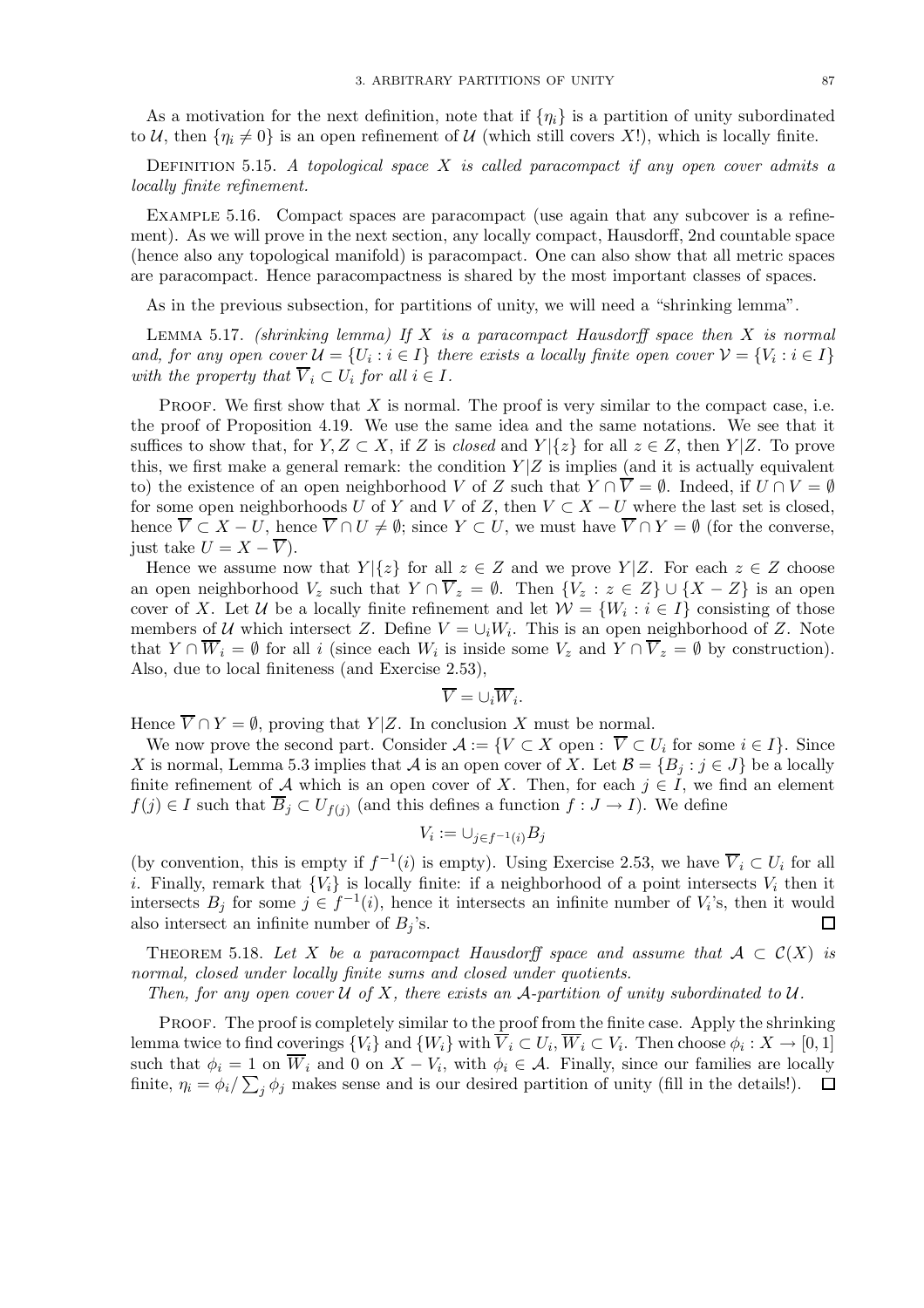## 4. The locally compact case

The locally compact Hausdorff case is nicer. First of all the condition on  $\mathcal{A} \subset \mathcal{C}(X)$  to separate the closed subsets of  $X$  (which may be difficult to prove!) can be reduced to a local condition.

THEOREM 5.19. Let X be a Hausdorff paracompact space and  $A \subset C(X)$  closed under locally finite sums and under quotients. If  $X$  is also locally compact, then the following are equivalent: 1. A is normal.

2.  $\forall (x \in U \subset X \text{ with } U \text{ open}), \exists (f \in A \text{ positive, supported in } U, with  $f(x) > 0$ ).$ 

Secondly, 2nd countability and local compactness imply paracompactness:

Theorem 5.20. Any Hausdorff, locally compact and 2nd countable space is paracompact.

PROOF. (of Theorem 5.20) We use an exhaustion  ${K_n}$  of X (Theorem 4.37). Let U be an open cover of X. For each  $n \in \mathbb{Z}_+$  there is a finite family  $\mathcal{V}_n$  which covers  $K_n - \text{Int}(K_{n-1}),$ consisting of opens V with the properties:  $V \subset \text{Int}(K_{n+1}) - K_{n-1}, V \subset U$  for some  $U \in \mathcal{U}$ . Indeed, for any  $x \in K_n - \text{Int}(K_{n-1})$  let  $V_x$  be the intersection of  $\text{Int}(K_{n+1}) - K_{n-1}$  with any member of U containing x; since  $K_n - \text{Int}(K_{n-1})$  is compact, just take a finite subcollection  $\mathcal{V}_n$  of  $\{V_x\}$ , covering  $K_n - \text{Int}(K_{n-1})$ . Set  $\mathcal{V} = \cup_n \mathcal{V}_n$ ; it covers X since each  $K_n - K_{n-1} \subset$  $K_n$  – Int $(K_{n-1})$  is covered by  $\mathcal{V}_n$ . Finally, it is locally finite: if  $x \in X$ , choosing n and V such that  $V \in \mathcal{V}_n$ ,  $x \in V$ , we have  $V \subset \text{Int}(K_{n+1}) - K_{n-1}$ , hence V can only intersect members of  $\mathcal{V}_m$  with  $m \leq n+1$  (a finite number of them!).  $\Box$ 

PROOF. (of Theorem 5.19) That 1 implies 2 is clear: apply the separation property to  $\{x\}$ and  $X - V$ . Assume 2. We claim that for any  $C \subset X$  compact and any open U such that  $C \subset U$ , there exists  $f \in \mathcal{A}$  supported in U, such that  $f|_{C} > 0$ . Indeed, by hypothesis, for any  $c \in C$  we can find an open neighborhood  $V_c$  of c and  $f_c \in A$  positive such that  $f_c(c) > 0$ ; then  ${f_c \neq 0}_{c \in C}$  is an open cover of C in X, hence we can find a finite subcollection (corresponding to some points  $c_1, \ldots, c_k \in C$ ) which still covers C; finally, set  $f = f_{c_1} + \ldots + f_{c_k}$ .

To prove 1, let  $A, B \subset X$  be two closed disjoint subsets. As terminology,  $D \subset X$  is called relatively compact if  $\overline{D}$  is compact. Since X is locally compact, any point has arbitrarily small relatively compact open neighborhoods (why?). For each  $y \in X - A$ , we choose such a neighborhood  $D_y \subset X - A$ . For each  $a \in A$ , since  $a \in X - B$ , by Lemma 5.17 and Lemma 5.3, we find an open  $D_a$  such that  $a \in D_a \subset X - B$ . Again, we may assume that  $\overline{D}_a$  is relatively compact. Then  $\{D_x : x \in X\}$  is an open cover of X; let  $\mathcal{U} = \{U_i : i \in I\}$  be a locally finite refinement. We split the set of indices as  $I = I_1 \cup I_2$ , where  $I_1$  contains those i for which  $U_i \cap A \neq \emptyset$ , while  $I_2$  those for which  $U_i \subset X - A$ . Using Lemma 5.17 we also choose an open cover of X,  $\mathcal{V} = \{V_i : i \in I\}$ , with  $V_i \subset U_i$ . Note that, by construction, each  $U_i$  (hence also each  $V_i$ ) is relatively compact. Hence, by the claim above, we can find  $\eta_i \in \mathcal{A}$  such that

$$
\eta_i|_{\overline{V}_i} > 0, \quad \text{supp}(\eta_i) \subset U_i.
$$

Finally, we define

$$
f(x) = \frac{\sum_{i \in I_1} \eta_i(x)}{\sum_{i \in I} \eta_i(x)}
$$

From the properties of  $A, f \in A$ . Also,  $f|_A = 1$ . Indeed, for  $a \in A$ , a cannot belong to the  $U_i$ 's with  $i \in I_2$  (i.e. those  $\subset X - A$ ); hence  $\eta_i(a) = 0$  for all  $i \in I_2$ , hence  $f(a) = 1$ . Finally,  $f|_B = 0$ . To see this, we show that  $\eta_i(b) = 0$  for all  $i \in I_1$ ,  $b \in B$ . Assume the contrary. We find  $i \in I_1$ and  $b \in B \cap U_i$ . Now, from the construction of  $\mathcal{U}, U_i \subset D_x$  for some  $x \in X$ . There are two cases. If  $x = a \in A$ , then the defining property for  $D_a$ , namely  $D_a \cap B = \emptyset$ , is in contradiction with our assumption  $(b \in B \cap U_i)$ . If  $x = y \in X - A$ , then the defining property for  $D_y$ , i.e.  $D_y \subset X - A$ , is in contradiction with the fact that  $i \in I_1$  (i.e.  $U_i \cap A \neq \emptyset$ ).  $\Box$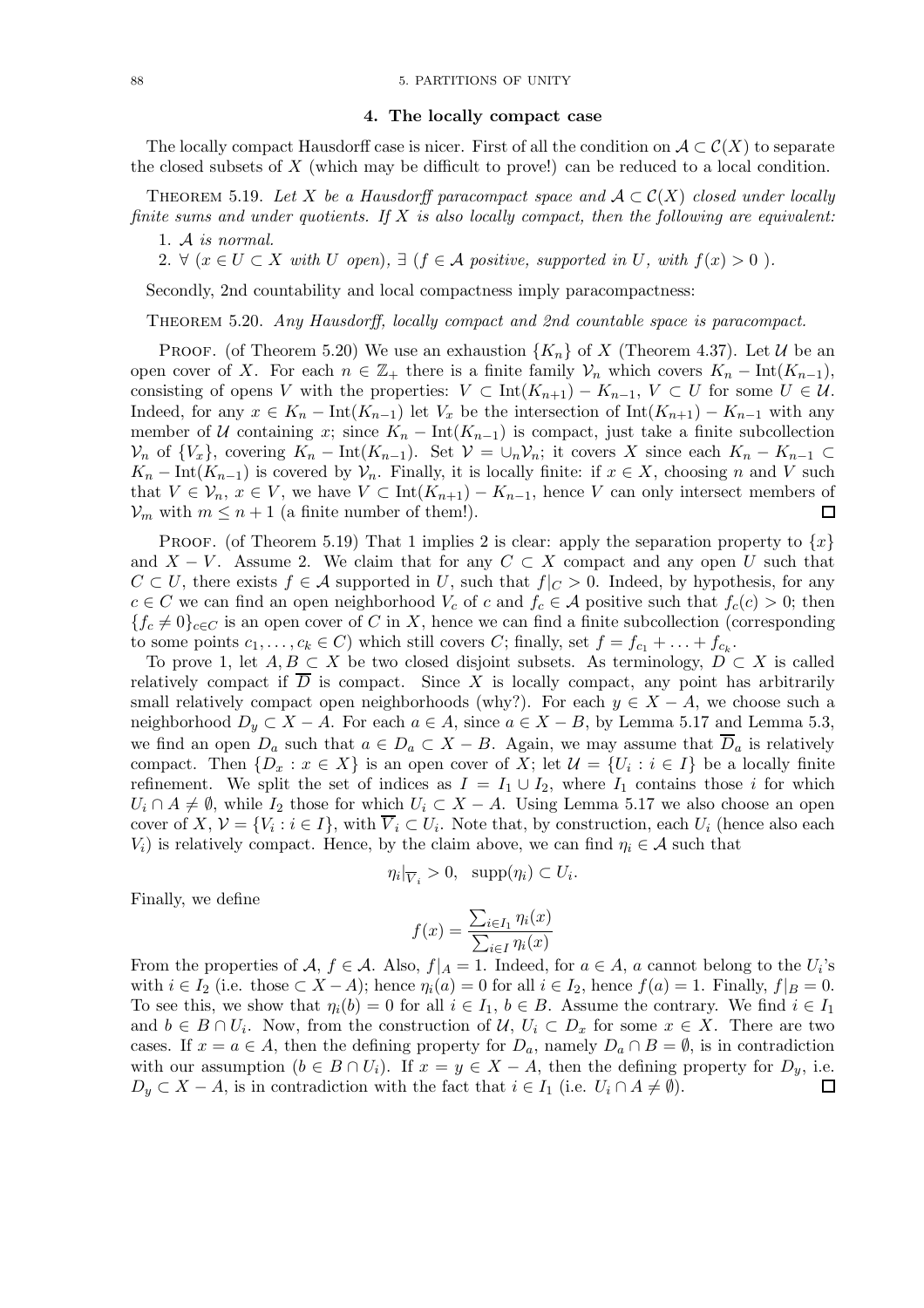## 5. URYSOHN'S LEMMA 89

### 5. Urysohn's lemma

This section is devoted to the proof of what is known as "the Urysohn lemma":

THEOREM 5.21. If X is a normal space then for any two closed disjoint subsets  $A, B \subset X$ , there exists a continuous function  $f: X \to [0, 1]$  such that  $f|_A = 0$ ,  $f|_B = 1$ .

In other words, if X is normal, then  $C(X)$  is normal. Hence one can construct continuous partitions of unity.

COROLLARY 5.22. If X is Hausdorff and paracompact then, for any open cover  $\mathcal U$  of X, there exists a continuous partition of unity subordinated to U.

We start with the proof. Fix  $A$  and  $B$  disjoint closed subsets. From now on, when saying that "A is closed" or "D is open", we mean that they are closed (open) in the given topological space  $(X, \mathcal{T})$ . We will repeatedly use Lemma 5.3 from this chapter.

**Claim 1:** Then there is a family of opens sets  $\{U_q : q \in \mathbb{Q}\}\)$  such that

(C1)  $U_q = \emptyset$  for  $q < 0$ ,  $U_0$  contains  $A, U_1 = X - B, U_q = X$  for  $q > 1$ . (C2)  $\overline{U}_q \subset U_{q'}$  for all  $q < q'$ .

PROOF. The condition (C1) force the definition of  $U_q$  for  $q < 0$  and for  $q \ge 1$ . For  $q = 0$ , we choose  $U_0$  to be any open set such that

$$
A\subset U_0\subset \overline{U}_0\subset U_1.
$$

This is possible since  $A \cap B = \emptyset$  means that  $A \subset X - B = U_1$  hence we can apply Lemma 5.3. We are left with the construction of  $U_q$  for  $q \in \mathbb{Q} \cap (0,1)$ . Writing

$$
\mathbb{Q} \cap [0,1] = \{q_0, q_1, q_2, \ldots\},\
$$

with  $q_0 = 0, q_1 = 1$ , we will define  $U_{q_n}$  by induction on n such that (C2) holds for all  $q = q_i$ ,  $q' = q_j$  with  $0 \leq i, j \leq n$ . Assume that  $U_q$  is constructed for  $q \in \{q_0, \ldots, q_n\}$  and we construct it for  $q = q_{n+1}$ . Looking at all intervals of type  $(q_i, q_j)$  with  $0 \le i, j \le n$ , there is a smallest one containing  $q_{n+1}$ . Call it  $(q_a, q_b)$ . Since  $q_a < q_b$ , by the induction hypothesis we have

$$
\overline U_a\subset U_b
$$

hence, by Lemma 5.3, we find an open  $U$  such that

$$
\overline{U}_a \subset U \subset \overline{U} \subset U_b.
$$

Define  $U_{q_{n+1}} = U$ . We have to check that (C2) holds for  $q, q' \in \{q_0, \ldots, q_{n+1}\}$ . Fix  $q, q'$ . If  $q \neq q_{n+1}$  and  $q' \neq q_{n+1}$ ,  $\overline{U}_q \subset U_{q'}$  holds by the induction hypothesis. Hence we may assume that  $q = q_{n+1}$  or  $q' = q_{n+1}$ . We treat the case  $q = q_{n+1}$ , the other one being similar. Write  $q' = q_j$  with  $j \in \{0, 1, \ldots, n\}$ . The assumption is that  $q_{n+1} < q_j$  and we want to show that

$$
\overline{U}_{q_{n+1}} \subset U_{q_j}.
$$

But, since  $q_{n+1} < q_j$  and  $(q_a, q_b)$  is the smallest interval of this type containing  $q_{n+1}$ , we must have  $q_i \geq q_b$ . But then

$$
\overline{U}_{q_{n+1}} = \overline{U} \subset U_{q_b} \subset U_{q_j}.
$$

**Claim 2:** The function  $f: X \to [0,1], f(x) = \inf\{q \in \mathbb{Q} : x \in U_q\}$  satisfies:

- (1)  $f(x) > q \Longrightarrow x \notin \overline{U}_q$ .
- (2)  $f(x) < q \Longrightarrow x \in U_q$ .

(in particular,  $f(x) = q$  for  $x \in \partial U_q$ ).

 $\Box$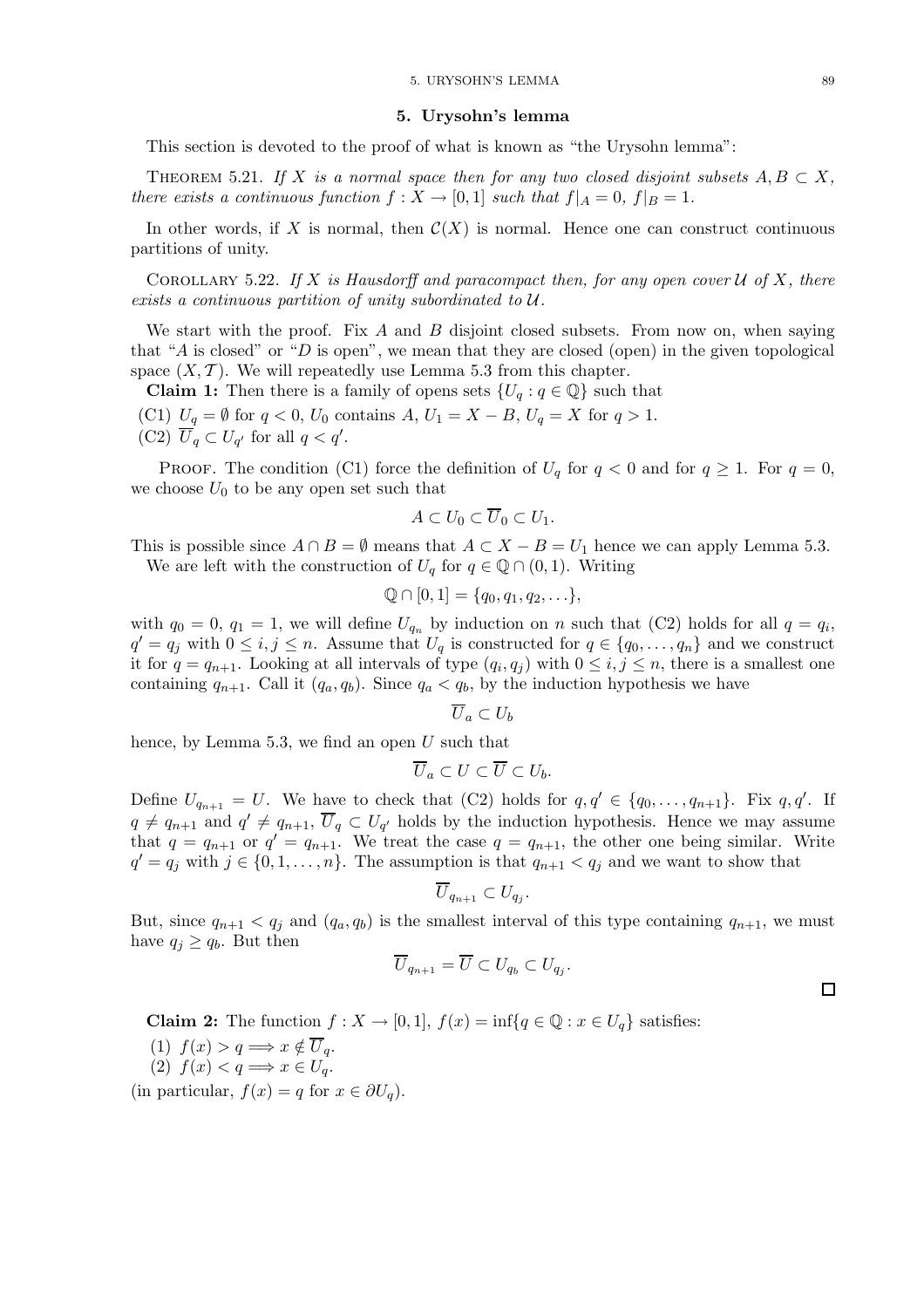PROOF. For (1), we prove its negation, i.e. that  $x \in \overline{U}_q$  implies  $f(x) \leq q$ . Hence assume that  $x \in \overline{U}_q$ . From (C2) we deduce that  $x \in U_{q'}$  for all  $q' > q$ . Hence  $f(x) \leq q'$  for all  $q' > q$ . This implies  $f(x) \leq q$ . For (2), we assume that  $f(x) < q$ . By the definition of  $f(x)$  (as an infimum), there exists  $q' < q$  such that  $x \in U_{q'}$ . But  $q' < q$  implies  $U_{q'} \subset U_q$ , hence  $x \in U_q$ .

Claim 3:  $f|_A = 0$ ,  $f|_B = 1$ , and f is continuous.

PROOF. The first two conditions are immediate from the definition of f and properties  $(C1)$ of the first claim. We now prove that f is continuous. We have to prove that for any open interval  $(a, b)$  in R, and any  $x \in f^{-1}((a, b))$ , there exists an open U containing x such that  $f(U) \subset (a, b)$ . Fix  $(a, b)$  and x such that  $f(x) \in (a, b)$  and look for U satisfying the desired condition. Choosing  $p, q \in \mathbb{Q}$  such that

$$
a < p < f(x) < q < b
$$

then  $U := U_q - \overline{U}_p$  will do the job. Indeed:

- 1. using Claim 2,  $f(x) > p$  implies  $x \notin \overline{U}_p$ , while  $f(x) < q$  implies  $x \in U_q$ . Hence  $x \in U$ .
- 2. for  $y \in U$  arbitrary, we have  $f(y) \in (a, b)$  because:
	- $y \in U_q \subset U_q$  which, by the previous claim, implies  $f(y) \leq q < b$ .
	- $y \notin \overline{U}_p$ , hence  $y \notin U_p$  which, by the previous claim, implies  $f(y) \ge p > a$ .

 $\Box$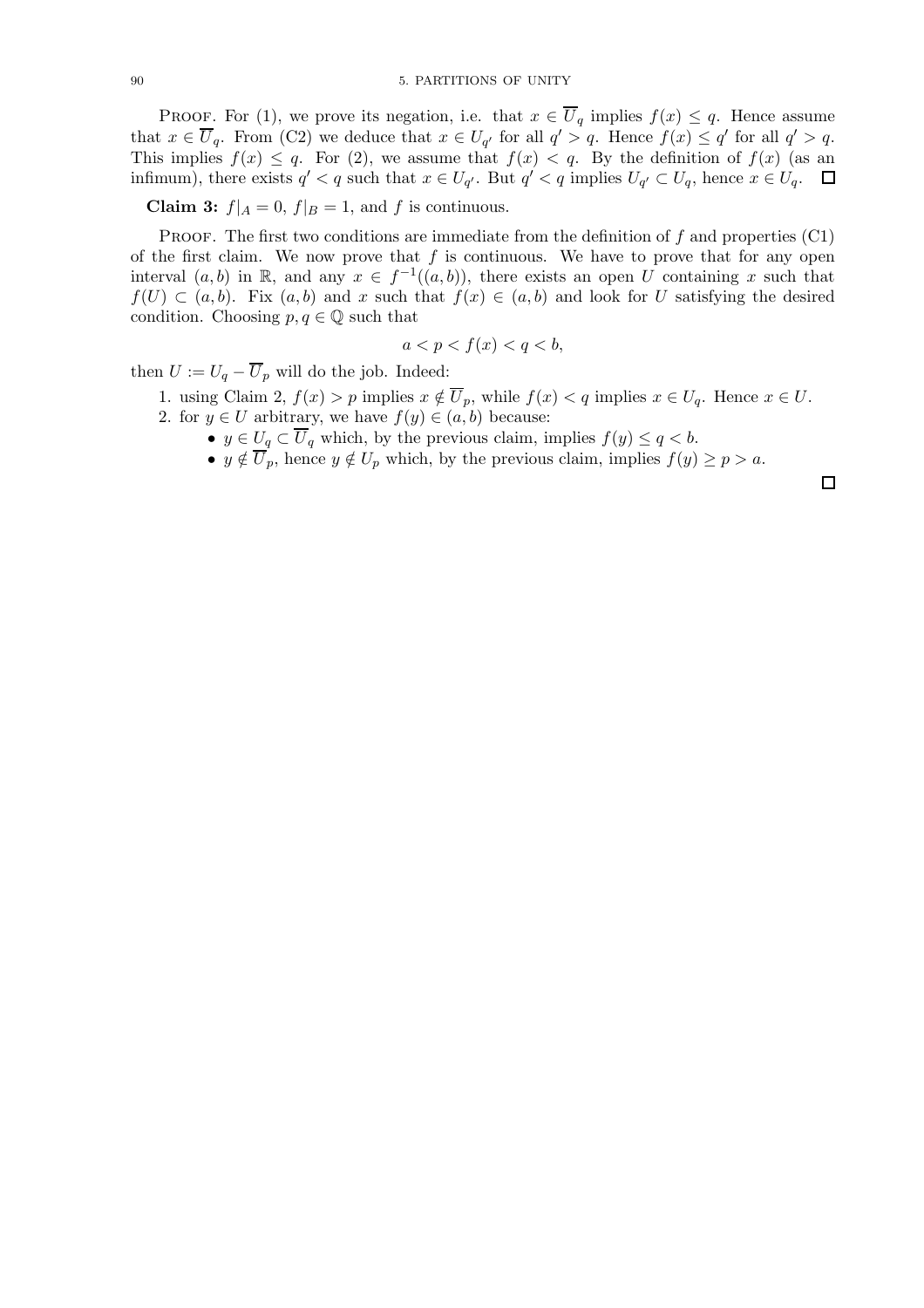#### 6. More exercises

EXERCISE 5.4. Let  $A$  be the following collection of subsets of  $\mathbb{R}$ :

$$
\mathcal{A} = \{(n, n+2) : n \in \mathbb{Z}\}.
$$

Which of the following collections refine A?

$$
\mathcal{B} = \{ (x, x + 1) : x \in \mathbb{R} \},
$$
  
\n
$$
\mathcal{C} = \{ (n, n + \frac{3}{2}) : n \in \mathbb{Z} \},
$$
  
\n
$$
\mathcal{C} = \{ (x, x + \frac{3}{2}) : x \in \mathbb{R} \}.
$$

Exercise 5.5. Which of the collections from the previous exercise is locally finite?

EXERCISE 5.6. Show that if a family  $\{p_i : i \in I\}$  of non-zero polynomial functions  $p_i : \mathbb{R} \to \mathbb{R}$ is locally finite, then it must be finite.

EXERCISE 5.7. Let  $\mathcal{P} \subset \mathcal{C}(\mathbb{R})$  be the space of all polynomial functions on R. Is  $\mathcal{P}$  normal?

EXERCISE 5.8. Show that the space  $C^1(\mathbb{R}) \subset C(\mathbb{R})$  of functions of class  $C^1$  is normal. What do you conclude from this?

EXERCISE 5.9. Do the same for the space  $\mathcal{C}^{\infty}(\mathbb{R})$  of smooth (i.e. infinitely differentiable) functions on R.

EXERCISE 5.10. Now do the same for  $\mathcal{C}^{\infty}(\mathbb{R}^{n})$ .

It is very tempting now to talk about smooth manifolds. These are manifolds on which we can talk about smoothness. More precisely, a smooth manifold is a topological manifold X together with a specified family of coordinate charts  $\{\chi_i: U_i \to \mathbb{R}^n\}$ , such that  $\{U_i\}$  is an open cover of  $X, c_{i,j} := \chi_i \circ \chi_j^{-1}$  is a smooth function. Here,  $c_{i,j}$  plays the role of the "change of coordinates" since

$$
\chi_i(x) = c_{i,j}(\chi_j(x)).
$$

Also,  $c_{i,j}$  is a function defined on an open in  $\mathbb{R}^n$  (namely  $\chi_j(U_i \cap U_j)$ ) with values in  $\mathbb{R}^n$ ; hence it makes sense to talk about its smoothness. Given such a smooth manifold, a function  $f: X \to \mathbb{R}$ is called smooth if its representation in each chart, i.e. each  $f \circ \chi_i^{-1} : \mathbb{R}^n \to \mathbb{R}$  is smooth. Denote by  $\mathcal{C}^{\infty}(X)$  the space of smooth functions on X; of course,  $\mathcal{C}^{\infty}(X) \subset \mathcal{C}(X)$ . Once you get used to all these definitions, the following should not be too difficult now:

EXERCISE 5.11. Show that, for any smooth manifold X,  $\mathcal{C}^{\infty}(X)$  is normal. Deduce that any open cover admits a smooth partition of unity subordinated to it.

In this context, a map  $f: X \to \mathbb{R}^N$  is called smooth if all its components are smooth. Adapting the proof of Theorem 4.30 and using Exercise 5.10 above, one can now try a more difficult exercise:

EXERCISE 5.12. Show that, for any smooth compact manifold  $X$ , there exists a smooth embedding  $f: X \to \mathbb{R}^N$ , for N large enough.